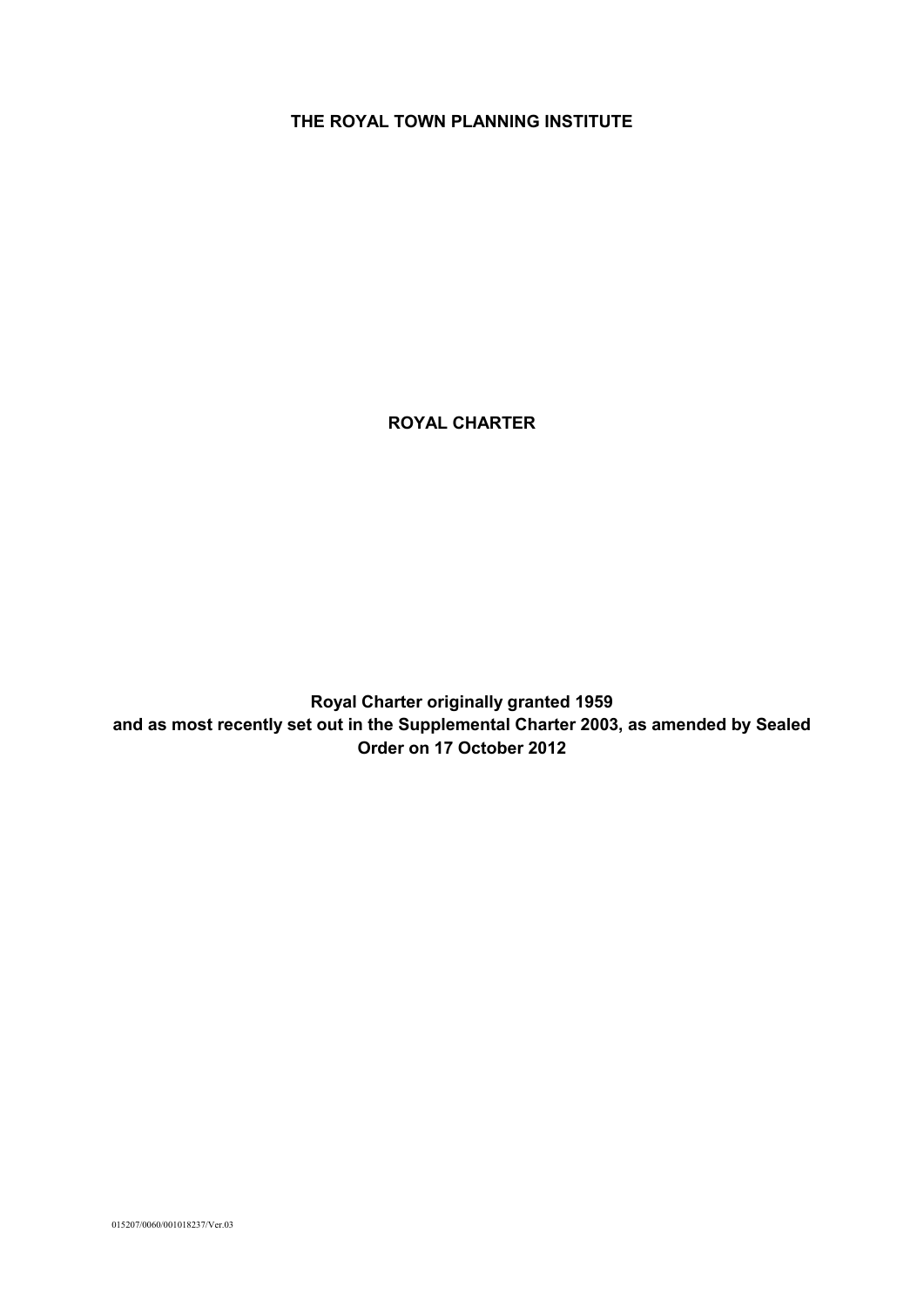**WHEREAS** by a Royal Charter (hereinafter called "the Original Charter") dated the Fourteenth day of September in the eighth year of Our Reign there was constituted a body politic and corporate by the name of "The Town Planning Institute" (hereinafter referred to as "the Chartered Institute");

**AND WHEREAS** the original Charter was amended by a Supplemental Charter dated the Ninth day of June One thousand nine hundred and seventy one whereby the Chartered Institute became known as The Royal Town Planning Institute and by Orders in Council dated the Thirtieth day of July One thousand nine hundred and eighty two, the Twenty seventh day of July One thousand nine hundred and eighty three, the Twenty first day of July One thousand nine hundred and eighty seven, the Twentieth day of November One thousand nine hundred and ninety, the Fourth day of June One thousand nine hundred and ninety two, the Seventeenth day of May One thousand nine hundred and ninety five, the Twenty fourth day of June One thousand nine hundred and ninety eight, the Nineteenth day of April Two thousand and the Eighteenth day of July Two thousand and one and the Thirteenth day of August Two thousand and three;

**AND WHEREAS** it has been represented unto Us by the Chartered Institute that it is expedient to revise the objects and powers of the Chartered Institute and that the provisions of the Original Charter, except in so far as they incorporate the Chartered Institute, should be replaced:

**NOW, THEREFORE, KNOW YE** that We, by virtue of Our Prerogative Royal and of all other powers enabling Us so to do, have, of Our especial grace, certain knowledge and mere motion, granted and declared and by these Presents for Us, Our Heirs and Successors grant and declare as follows:

## **Interpretation**

- 1. In this Our Charter unless the context otherwise requires:
	- (a) "the Chartered Institute" means The Royal Town Planning Institute;
	- (b) "the Charter" means the Charter of Incorporation of the Chartered Institute;
	- (c) "the Bye-laws" means the Bye-laws set out in the Schedule below as amended from time to time as provided below;
	- (d) "a member" means a chartered or other member of the Chartered Institute;
	- (e) "a chartered member" means a chartered member of the Chartered Institute as described in the Bye-laws;
	- (f) "the Board of Trustees" means the Board of Trustees of the Chartered Institute for the time being appointed pursuant to the Charter and the Byelaws;
	- (g) "Trustee" means a member of the Board of Trustees;
	- (h) "the General Assembly" means the General Assembly of the Chartered Institute for the time being elected pursuant to the Charter and the Bye-laws;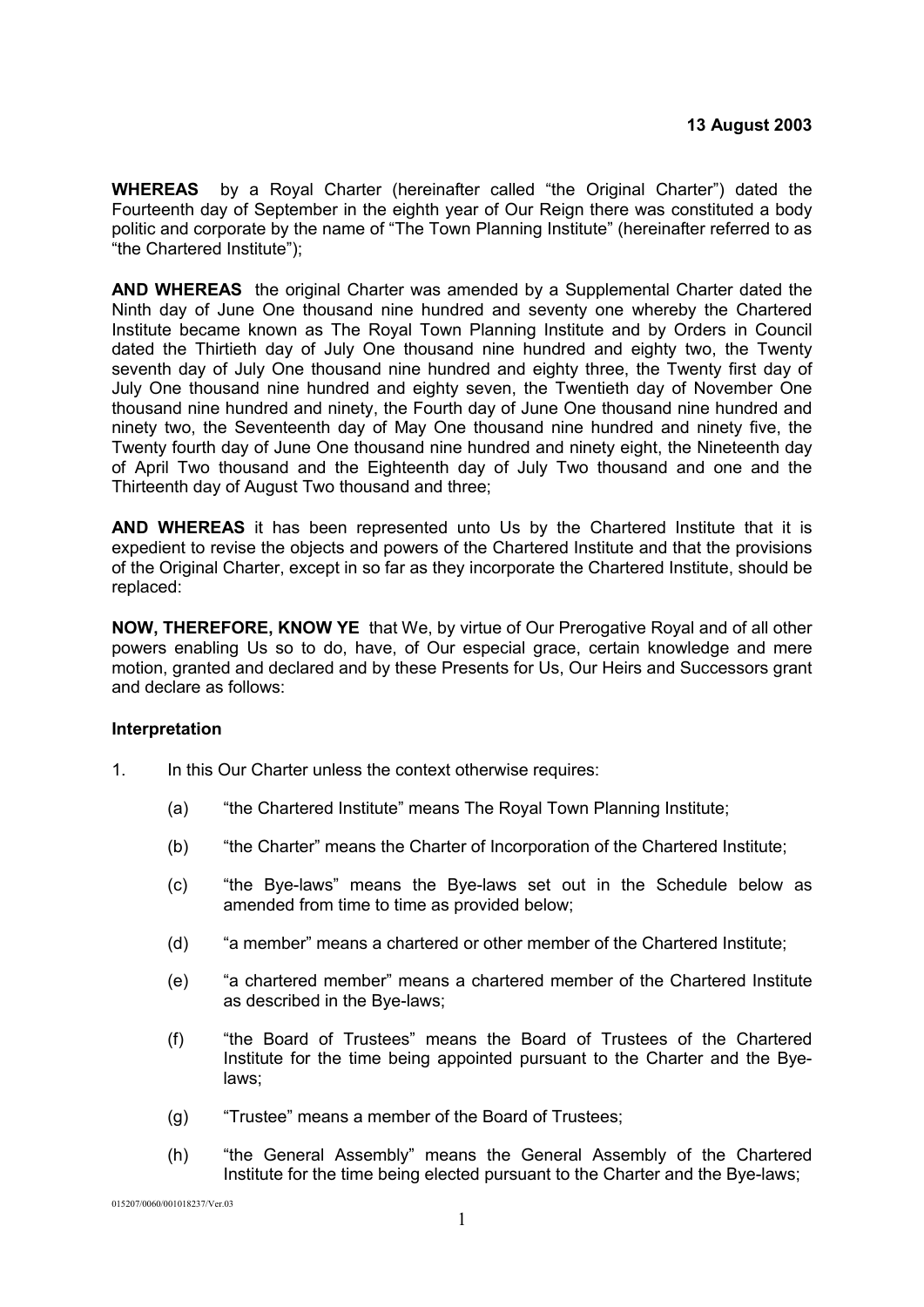- (i) "the Regulations" means the Regulations of the Chartered Institute;
- (j) Words denoting the singular number include the plural and vice versa; and
- (k) Words importing the masculine gender include the feminine gender.

## **Objects**

2. The objects of the Chartered Institute shall be to advance the science and art of planning (including town and country and spatial planning) for the benefit of the public.

## **Powers**

- 3. The Chartered Institute may exercise all or any of the following powers in order to further its objects:
	- (a) to further the education of persons intending to enter or to be associated with the planning profession;
	- (b) to devise and impose standards of knowledge and skill for persons seeking chartered membership of the Chartered Institute with a view to engaging professionally in planning;
	- (c) to further high standards of planning and high standards of competence among those engaged in or promoting education in planning, including ensuring that chartered membership of the Chartered Institute shall be open only to those competent to engage in planning or planning law;
	- (d) to secure the association of those engaged or interested professionally or otherwise in planning;
	- (e) to further research and all such other activities as may contribute to the advancement of the knowledge and practice of planning and the dissemination of information appertaining thereto;
	- (f) to maintain a register of chartered members qualified to engage in planning;
	- (g) to promote equity and equality in the practice of planning and education in planning and in all aspects of the governance of the Chartered Institute;
	- (h) to provide appropriate services to members and others interested in the science and art of planning in furtherance of these objectives;
	- (i) to promote or form Branches, Regions, Sector Groups, Networks or Associations of the Chartered Institute and to dissolve any such Branches, Regions, Sector Groups or Associations so established;
	- (j) to admit into association with the Chartered Institute societies, bodies or organisations with objects similar to all or any of the objects of the Chartered Institute;
	- (k) to raise funds and to invite and receive contributions provided that the Chartered Institute shall in raising funds not undertake any substantial trading activities and shall conform to any relevant statutory regulations;

015207/0060/001018237/Ver.03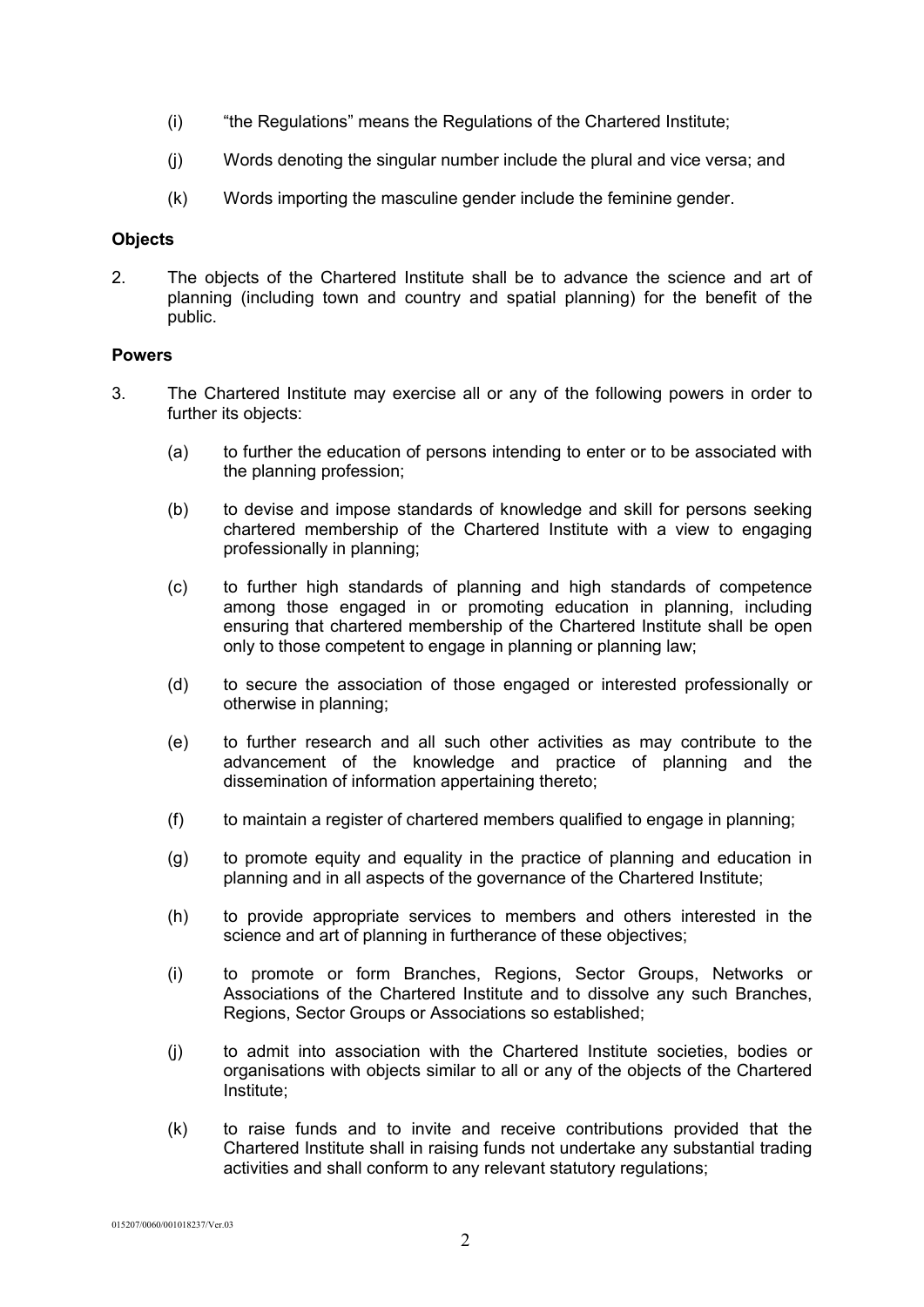- (l) to operate bank accounts in the name of the Chartered Institute and to draw, make, accept, endorse, discount, execute and issue promissory notes, bills, cheques and other instruments;
- (m) to invest the monies of the Chartered Institute not immediately required for the furtherance of its objects in or upon such investments, securities or property as may be thought fit;
- (n) to purchase, take on lease or in exchange, hire or otherwise acquire any real or personal property necessary for or conducive to the objects of the Chartered Institute and to maintain and equip the same for use in furtherance thereof;
- (o) to borrow or raise money with or without security for the objects of the Chartered Institute provided that no money shall be raised by mortgage of any real or leasehold property of the Chartered Institute situate in Our United Kingdom without such consent or approval (if any) as may be by law required;
- (p) to sell, manage, lease, mortgage or dispose of all or any part of the property of the Chartered Institute, provided that no disposition of any real or leasehold property situate in Our United Kingdom shall be made without such consent or approval (if any) as may be by law required;
- (q) to make and give effect to any arrangements for joint working or co-operation with any other society, body or organisation, whether incorporated or not. carrying on work which is within the objects of the Chartered Institute;
- (r) to undertake, execute and perform any trusts or conditions affecting any real or personal property of any description acquired by the Chartered Institute;
- (s) to establish, promote or support any charitable society, body or organisation with objects similar to all or any of the objects of the Chartered Institute;
- (t) to incorporate subsidiary companies;
- (u) generally to do all other lawful acts whatsoever that are conducive or incidental to the attainment of the objects of the Chartered Institute.

## **Income and property**

- 4. The income and property of the Chartered Institute wheresoever derived shall be applied solely towards the promotion of the objects of the Chartered Institute as set forth in this Our Charter, and no portion thereof shall be paid or transferred directly or indirectly by way of dividend, bonus or otherwise howsoever by way of profit to any member of the Institute and save as hereinafter provided no Trustee shall be appointed to any office of the Chartered Institute paid by salary or fees or receive remuneration from the Chartered Institute: provided that nothing herein contained shall prevent the payment in good faith by the Chartered Institute:
	- (a) of reasonable and proper remuneration and expenses to any member or employee of the Chartered Institute (not being a Trustee) in return for services actually rendered or reasonable and proper pensions to former employees of the Chartered Institute or their dependants;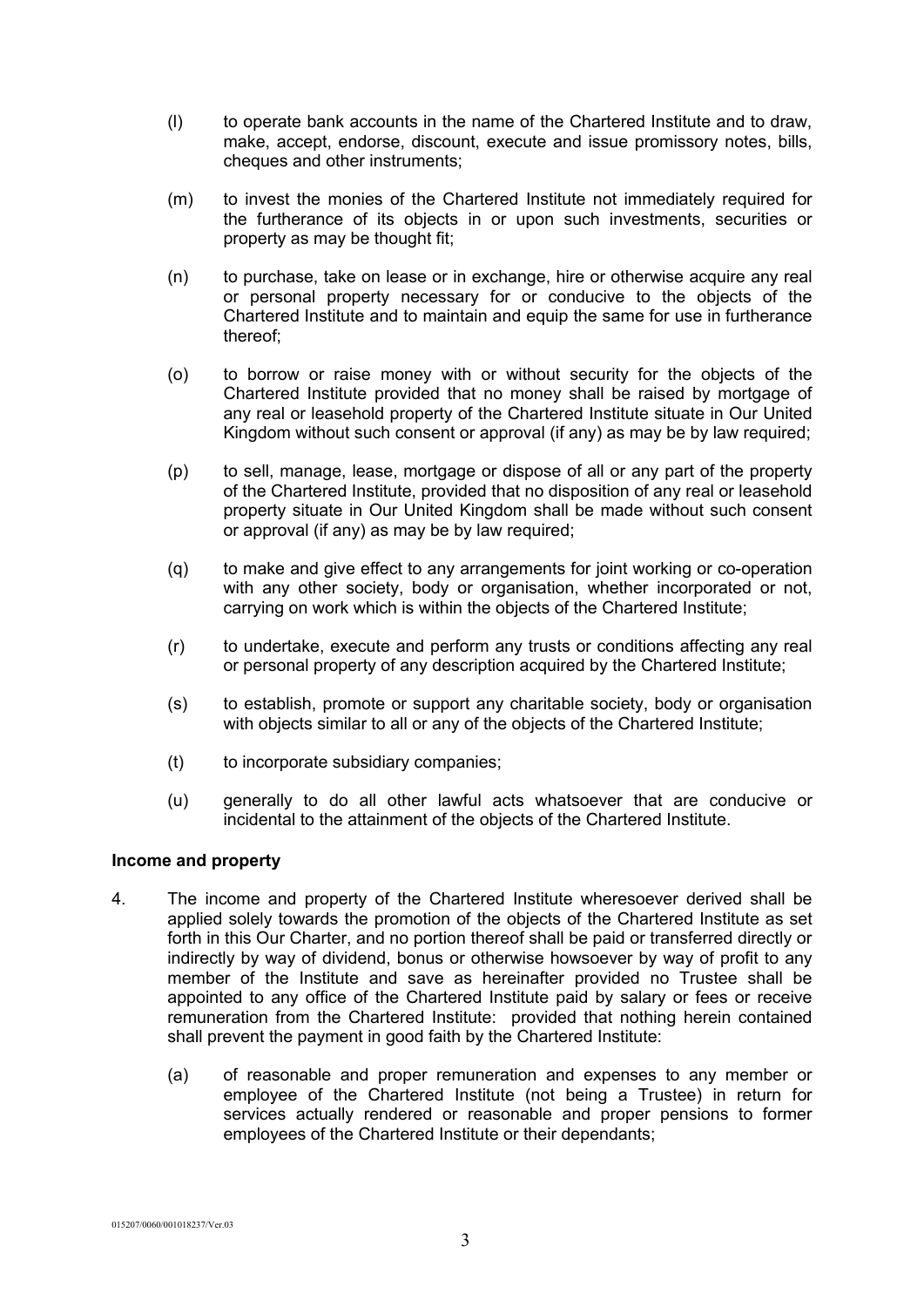- (b) to any Trustee who acts as an examiner, assessor or invigilator at or in connection with examinations of the Chartered Institute of reasonable fees for work of that nature done by the Trustee when instructed by the Board of Trustees to act on behalf of the Chartered Institute but on condition that:
	- (i) at no time may a majority of the Board of Trustees benefit under this provision; and
	- (ii) a Trustee must withdraw from any meeting whilst his or her appointment or remuneration is being discussed;
- (c) of reasonable and proper interest on money borrowed by the Chartered Institute from a member for the objects of the Institute;
- (d) of reasonable and proper out of pocket expenses incurred by any member or Trustee on behalf of the Chartered Institute;
- (e) of all reasonable and proper premiums in respect of Trustees' indemnity insurance effected in accordance with Article 9 of this Our Charter.

# **Membership**

- 5. The membership of the Chartered Institute shall consist of such persons and shall have such rights and privileges as may be prescribed by the Bye-laws for the time being to be framed in pursuance of this Our Charter.
- 6. There shall be such categories of members of the Chartered Institute as the Byelaws and Regulations shall prescribe. The qualifications, method and terms of admission, rights, privileges and obligations of each such category of membership and the disciplinary arrangements to which members shall be subject shall be as the Bye-laws and Regulations prescribe. Membership of the Chartered Institute may be designated by such abbreviations as the Bye-laws and Regulations shall prescribe. No other abbreviation to indicate a category of membership may be used.

# **Board of Trustees**

- 7. The powers of the Chartered Institute shall be vested in a Board of Trustees which shall be elected in accordance with the Bye-laws and Regulations and which may in respect of the affairs of the Chartered Institute exercise all such powers and do all such things as may lead to the furtherance of the objects of the Chartered Institute including all such powers and things as may be exercised or done by the Chartered Institute and are not by this Our Charter or the Bye-laws expressly directed or required to be exercised or done by the Chartered Institute in General Meeting or by the General Assembly.
- 8. In the execution of their powers under this Our Charter, no Trustee shall be liable for any loss to the property of the Chartered Institute arising by reason of any improper investment made in good faith (so long as where appropriate advice shall have been sought before making such investment) or for the negligence or fraud of any other Trustee or by reason of any mistake or omission made in good faith by any Trustee or by reason of any other matter or thing whatsoever except wilful and individual fraud, wrongdoing or wrongful omission on the part of the Trustee.
- 9. The Board of Trustees may pay out of the funds of the Chartered Institute the cost of any premium in respect of insurance or indemnities to cover any liability of the Board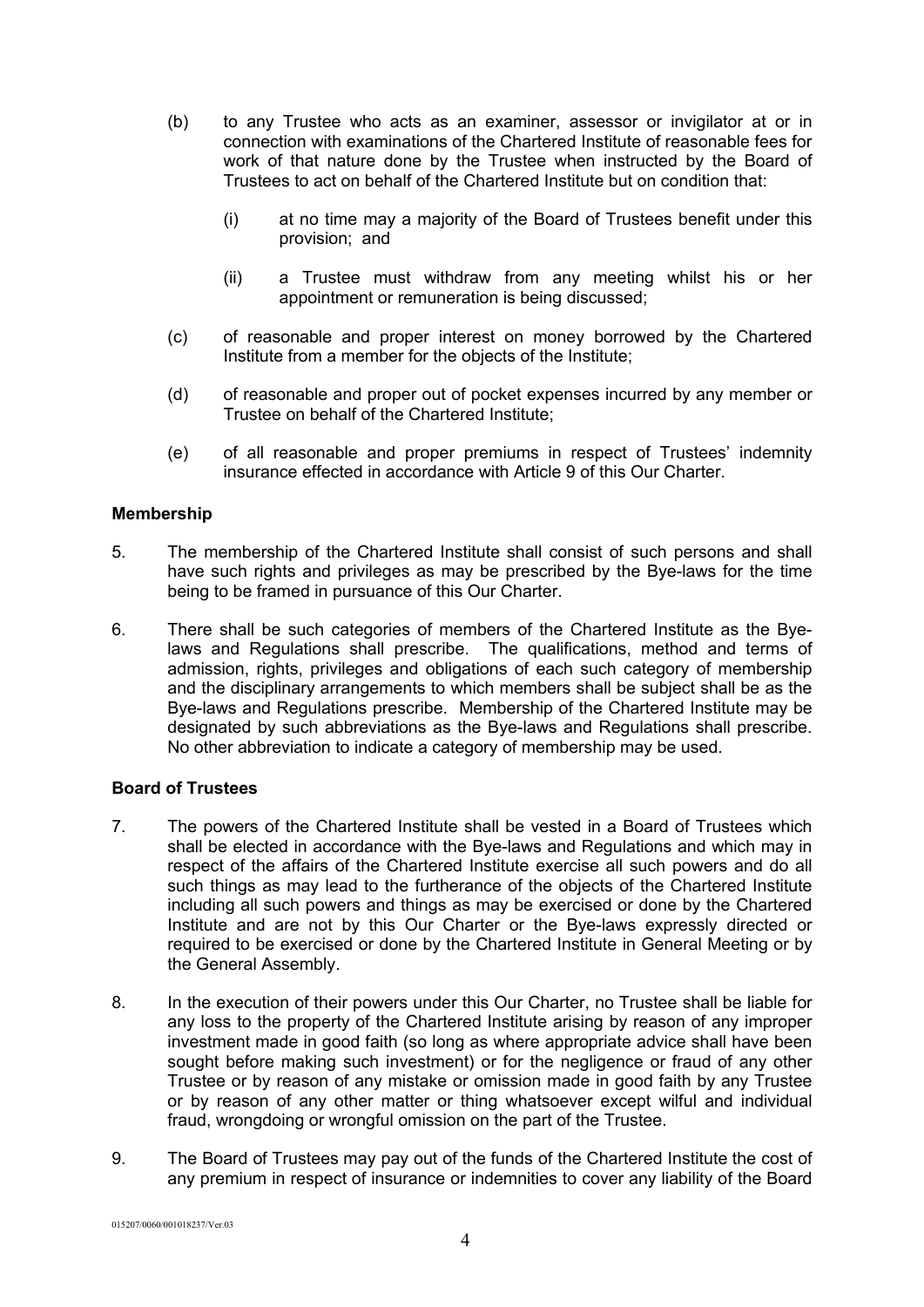of Trustees (or any Trustee) which by virtue of any rule of law would otherwise attach to them in respect of any negligence, default, breach of duty or breach of trust of which they may be guilty in relation to the Chartered Institute; provided that the insurers shall not be liable for loss arising from any act or omission which the Board of Trustees (or a Trustee) knew to be a breach of trust or breach of duty or which was committed by the Trustee in reckless disregard of whether it was a breach of trust or breach of duty or not and provided further that any such insurance or indemnity shall not extend to any claim arising from criminal or wilful or deliberate neglect or default on the part of the Board of Trustees (or a Trustee).

# **Delegation**

- 10. The Board of Trustees shall manage the Chartered Institute and all the powers of the Chartered Institute shall be vested in and exercisable by the Board of Trustees except:
	- (a) in so far as the same are by this Our Charter or the Bye-laws expressly required to be exercised by the Chartered Institute in General Meeting;
	- (b) (where the Board of Trustees is of the opinion that any of its functions, duties and responsibilities could be more efficiently carried out by delegating it to a standing committee or other committee or panel and/or officers of the Chartered Institute, the Board of Trustees may delegate that function, duty and/or responsibility but only in strict accordance with the provisions set out in the Bye-laws and provided always that nothing in this clause shall be taken to permit the delegation of all the functions, duties and/or responsibilities of the Board of Trustees and/or any of its trusts.

## **General Assembly**

11. There shall be a General Assembly of the Chartered Institute elected in accordance with the Bye-laws and Regulations and which shall exercise all such powers as shall be conferred on the General Assembly by the Bye-laws. Meetings of the General Assembly shall be convened and the proceedings there regulated in accordance with the Bye-laws and Regulations.

## **General Meetings**

12. General Meetings of the Chartered Institute shall be convened and the proceedings there regulated in accordance with the Bye-laws and Regulations.

## **Bye-laws**

- 13. The affairs of the Chartered Institute shall be managed and regulated in accordance with the Bye-laws which shall remain in force until revoked, amended or added to as provided below.
- 14. The Bye-laws contained in the schedule to the Original Charter as amended from time to time shall be deemed to be and shall continue to be the Bye-laws of the Chartered Institute. The Bye-laws may from time to time be revoked, amended or added to by a resolution passed by a majority of not less than three fourths of the chartered members voting in a ballot or voting at or in advance of a duly convened General Meeting of the Chartered Institute provided that no new Bye-law and no such revocation, amendment or addition as aforesaid shall have any force or effect if it be repugnant to any of the provisions of this Our Charter or the laws of Our Realm,